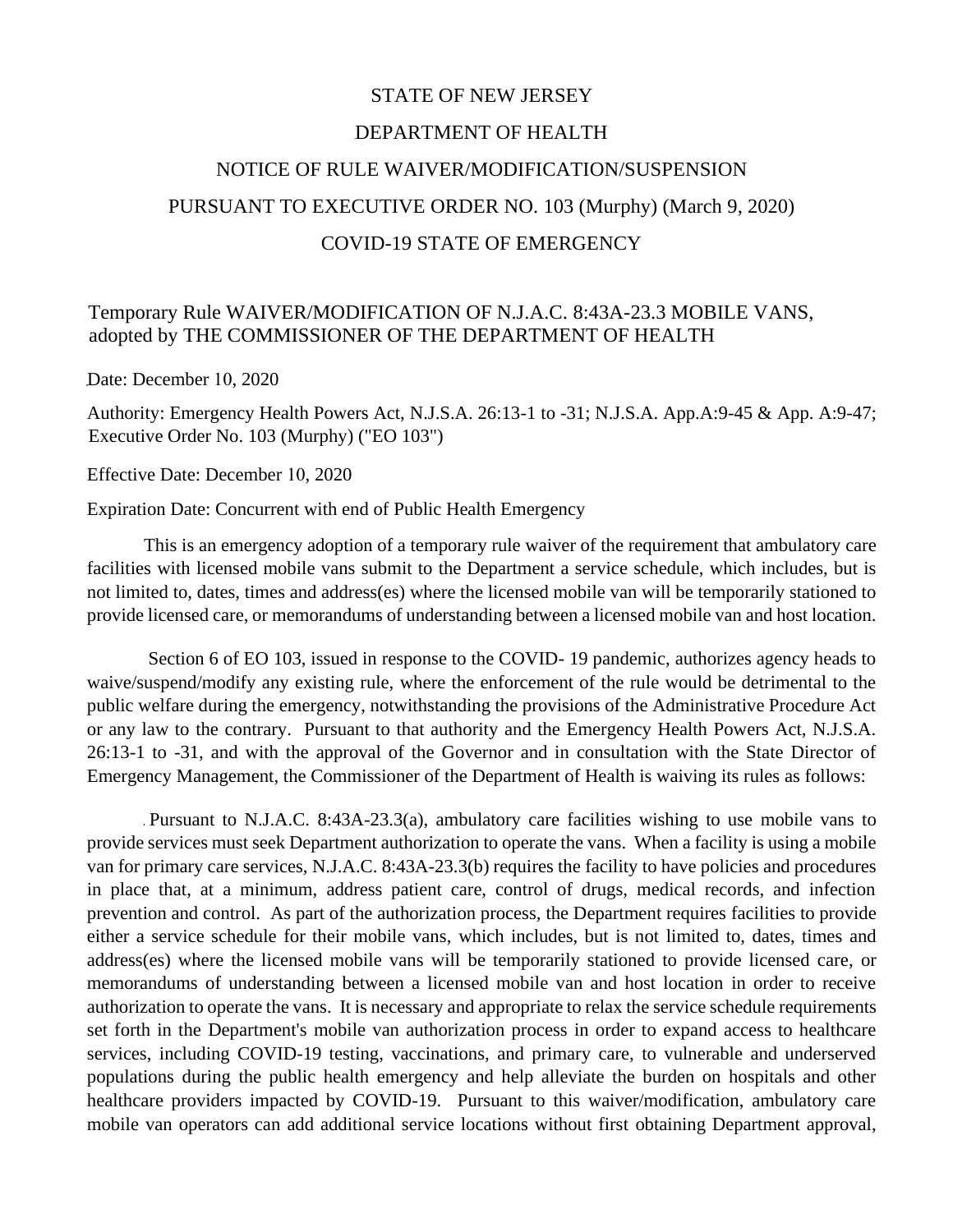will not be required to adhere to their Department authorized service schedule for their currently authorized mobile vans or submit a service schedule to the Department prior to deploying a mobile van to a specific location during the public health emergency declaration. Instead, under this waiver/modification, within forty-five days of the conclusion of the Public Health Emergency, any ambulatory care facility that implemented the terms of this waiver must submit a written report to the Department detailing the dates, times and addresses of locations served, the duration of the implementation, and any adverse outcomes attributable to the actions.

Ambulatory care facilities operating mobile vans may implement the terms of this waiver as necessary until the conclusion of the Public Health Emergency declared by Governor Philip D. Murphy in Executive Order No. 103. Upon the conclusion of the Public Health Emergency, any facility that has implemented the terms of this waiver shall resume operating in accordance with the Department's requirements by returning to their previously licensed location(s) and submitting service schedules and/or memorandums of understanding with host locations.

Full Text of the modified rule follows, with additional terms and conditions indicated in boldface:

8:43A-23.3 Mobile vans

- (a) If a facility wishes to provide services through use of one or more mobile vans, the facility shall obtain the prior authorization of the Licensing, Certification and Standards Program of the Department. Such authorization may be contingent upon an on-site inspection by representatives of the Department.
- (b) Policies and procedures for the use of mobile vans in the provision of primary care services shall address at least patient care, control of drugs, medical records, and infection prevention and control.
- **(c) Notwithstanding the above provisions, during the period of the COVID-19 Public Health Emergency, ambulatory care facilities operating mobile vans:**
	- **i. Can add additional service locations without first obtaining Department approval;**
	- **ii. Will not be required to adhere to their Department authorized service schedule for their currently authorized mobile van; and**
	- **iii. Will not be required to submit a service schedule to the Department prior to deploying a mobile van to a specific location.**
	- **1. At the end of the Public Health Emergency, ambulatory care facilities operating mobile vans must resume operating in accordance with the Department's requirements by returning to their previously licensed location(s) and submitting service schedules and/or memorandums of understanding with host locations.**